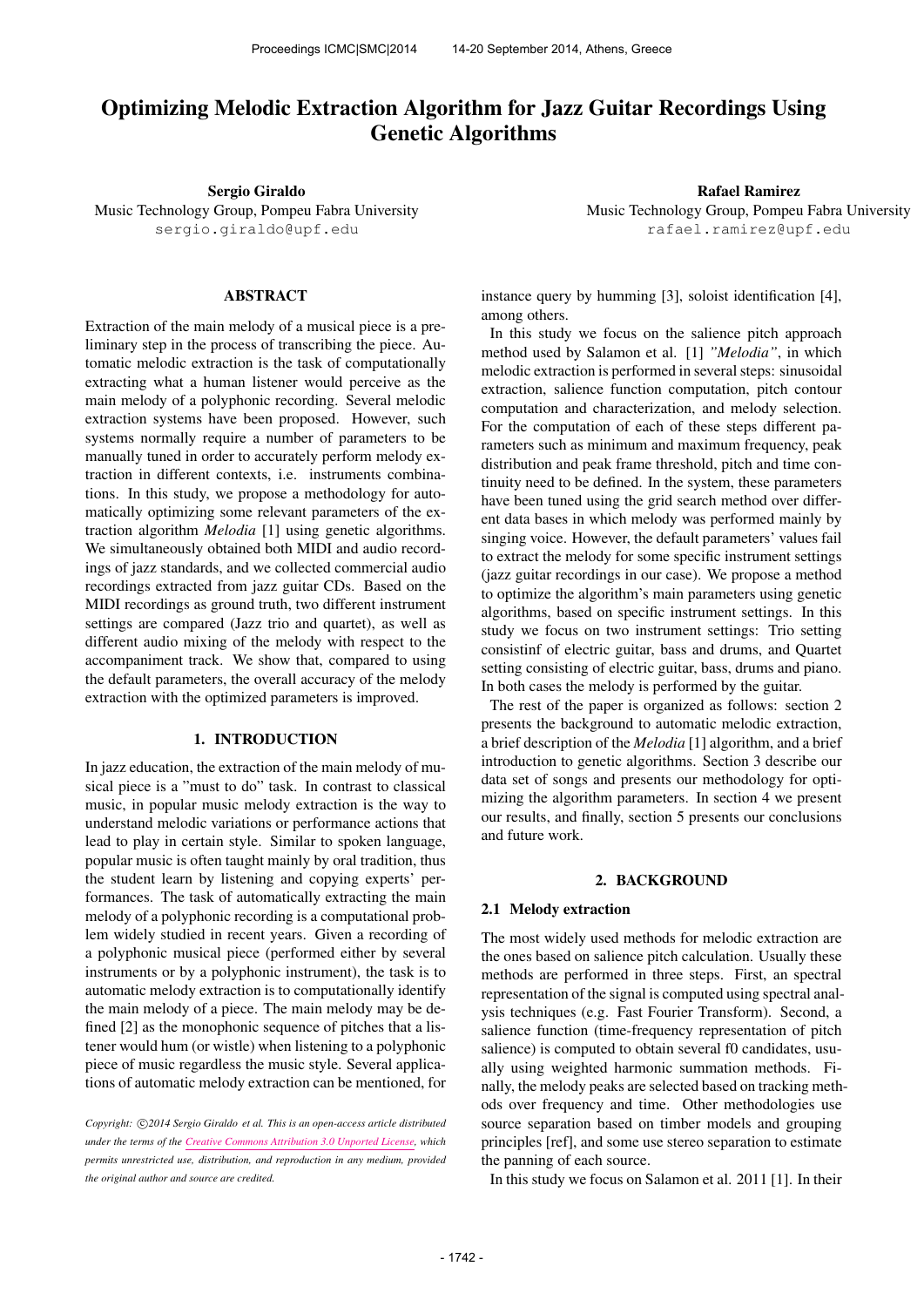approach melodic extraction is performed by several steps. First, *sinusoidal extraction* filters the signal to enhance the most audible frequencies of human hearing range. Then, the Short Fourier Transform is calculated using a Hann window of 46.4ms with a hop size of 2.9ms and a 4 zero padding factor. Finally the peaks are corrected using instantaneous frequency method [ref].In a second step, the *salience function computation* is performed based on the summation of the weighted energy of the harmonic peaks of a given frequency in order to obtain the f0 candidates. The number of harmonics considered and the weighting scheme is an important factor that affects the salience computation. The third step is *pitch contour computation*, in which the peaks detected in the previous step are grouped into pitch contours, based on several thresholds defined per frame basis, as well as per time continuity basis. Some of the algorithm's key parameters in this step are the following:

- Peak Distribution Threshold: Allowed deviation below the peak salience mean over all frames (fraction of the standard deviation)
- Peak Frame Threshold: Per-frame salience threshold factor (fraction of the highest peak salience in a frame)
- Pitch Continuity: Pitch continuity cue (maximum allowed pitch change during 1 ms time period)
- Time Continuity: Time continuity cue (the maximum allowed gap duration for a pitch contour)

The fourth step is *contour characterization* in which the melody contour is chosen among the contours created in the previous step. To do so, a set of features that guide the system to select the main melody is implemented. These features include pitch deviation, pitch trajectory, presence of vibrato, as well as contour pitch, length and salience. Finally the last step is *melody selection* which is performed in four main steps: voicing detection, octave error minimization, pitch outliers removal, and final melody selection. A complete explanation of each step can be found in [ref. *Melodia*]

# 2.2 Genetic Algorithms

Genetic Algorithms (GA) are stochastic optimization algorithms which imitate the biological mechanisms of natural selection. GA are widely used in several optimization problems involving discontinuous, noisy, high-dimensional, and multi-modal objective functions. In contrast to other optimization algorithms, the search that GA's perform is done in a more global context, whereas others (e.g. gradient descent) perform search in a more local context. Genetic algorithms work as follows: First, an initial random population of individuals is created. This initial population serves as seed to generate future generations by means of combining different parents (crossover) and randomly modifying a single individual (mutation). The algorithm iterates, and in each iteration it selects the best subjects

based on a fitness function. The next generation of individuals is generated by applying mutation and crossover. The individuals with best fitness values are preserved in the next generation, while the others are discarded. The process iterates until a maximum number of iterations is reached or the fitness relative value of the best individual does not change more than a tolerance value during several generations. The most popular applications of GA in a musical context have been done for music composition [7] and [8]. Other approaches have used GA's for automatic music transcription [9], music segmentation [10], and interactive music applications [11], among many others.

# 3. METHODOLOGY

Two experiments were proposed to test our methodology for optimizing melody extraction. A first experiment was done using 22 simultaneous audio midi recordings. Ground truth was generated from the recorded MIDI data, and mixes were created using the synthesized version of the MIDI recording. The second experiment was done in a more realistic context using four recordings in which melody is recorded separately from the accompaniment track. In this case ground truth was build from automatic extraction of the pitch contour of the melody track, using YIN algorithm [12] and performing manual correction afterwards.

# 3.1 First Experiment Data

The train data set consisted of 22 jazz standard tunes melodies, recorded by a professional guitarist. The indications given to the musician were that melodies should be played monophonic, with no chord strums, or double notes. Only the main melody of the tune was recorded. Recordings were segmented in order to eliminate repetitions. For example, if a tune had the form AABA, only the second A and the B parts were used. The melodies were recorded over commercial backing tracks recordings, in which bass and piano parts are recorded separately on each stereo channel [13]. This made possible to mix different instrument settings: drums, bass and guitar (trio) and piano, drums, bass and guitar (quartet).

# *3.1.1 Building ground truth*

All the melodies were simultaneously recorded in both audio and MIDI, using a commercial guitar to MIDI converter (Sonnus). Because the accuracy of the device is not perfect, manual correction of the audio to MIDI converted melody was performed after each recording. Each MIDI event (note) has information of pitch (midi number), onset (in seconds) and duration (in seconds). Using this information and a hop size of 46.4ms (as used by the melody extractor algorithm) it was possible to obtain the pitch contour of the melody frame by frame. Finally, to assured that the pitch contour corresponds exactly to the melody to be extracted from the created mix, the MIDI sequence of the melody was synthesized in wav format (using the bluilt-in guitar synthesizer of the DAW - Digital Audio Workstation) and mixed with the accompaniment backing track.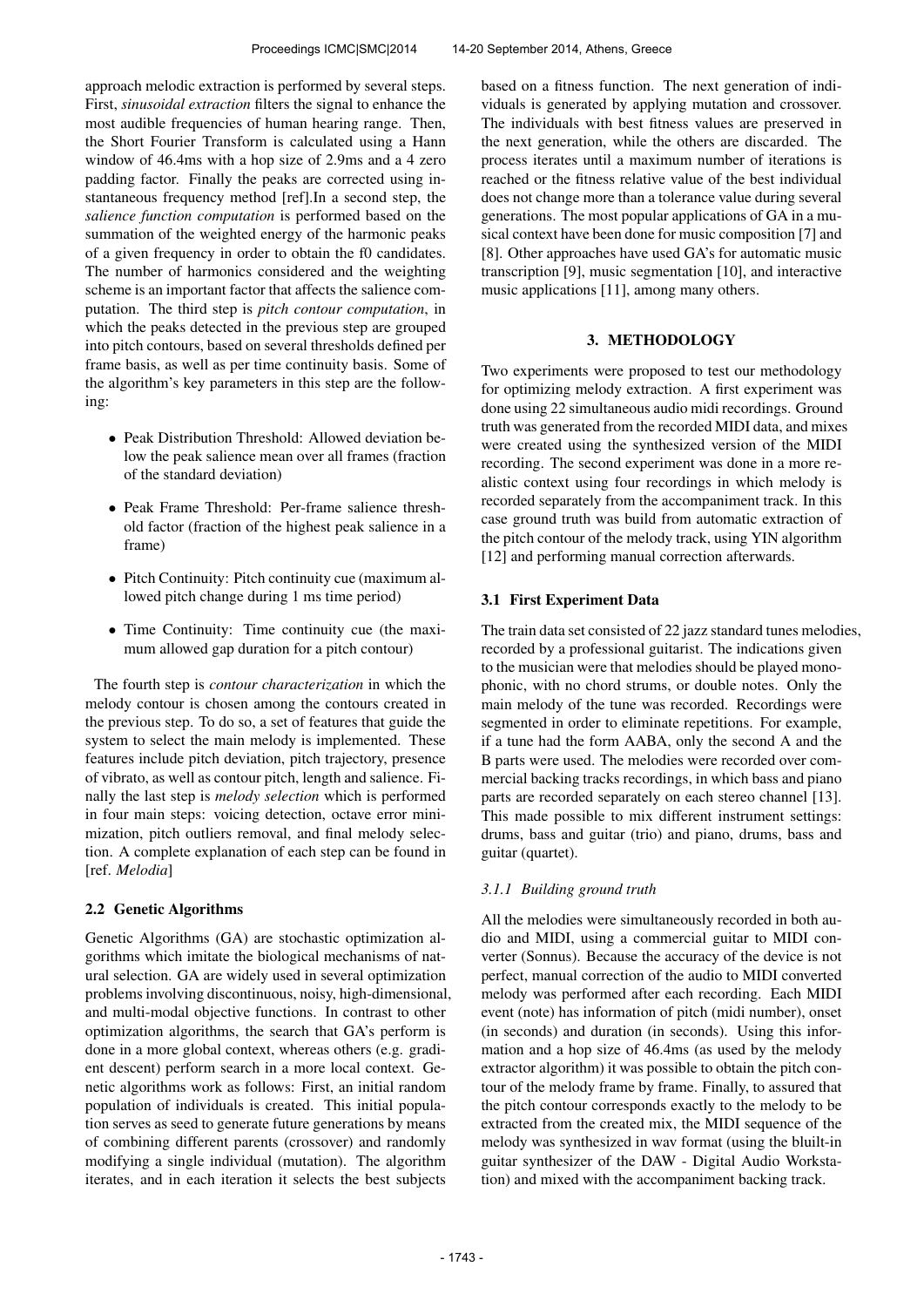#### *3.1.2 Experiment overview*

Our aim was to find a set of parameters that work well for tunes of similar type. We defined two main groups of tunes: one was an audio mix of the recorded tunes with synthesized guitar, bass and drums (trio set), and the other was the audio mix of the same recorded tunes with synthesized guitar, bass, piano, and drums (quartet set). For each of the above sets we followed a similar method as [1], creating different audio mixes in which the melody is at three different sound levels (-6dB, 0dB and +6dB) with respect to the overall sound level of the backing track. Eighteen of the tracks were used as train data to optimize parameters. The the optimized parameters were tested in the four songs that were left aside for testing.

### 3.2 Second Experiment Data

In a second experiment, the data set consisted of four standard jazz tunes obtained from a guitar teaching series book [14] in which melody is recorded separately from the accompaniment track. This set was chosen to test our optimization strategy in a more real context in which common effects such as reverb can make melody extraction more difficult.

#### *3.2.1 Building ground truth*

In this case, the pitch contour of the melody was obtained from the melody track using Yin algorithm [Ref. Yin]. We set the frame resolution for extraction of the algorithm to 46.4ms to be consistent with the frame resolution of *Melodia*. However, manual correction needed to be performed. To do so, we implemented a simple GUI (guided user interface) to plot the obtained pitch contour over the spectrum of the melody. This facilitated the visualization and correction of errors such as octave shift and/or missing pitches.

#### *3.2.2 Experiment overview*

We set up different mixes with different sound levels of the melody, similar to experiment number one. For each mix we used the method of "leave one out", so we used tree of the song to optimize parameters, and the forth one to test the optimized parameters. This process was repeated four times leaving each time a different song, so all the songs were used for training, as well as for testing.

#### 3.3 Parameter Optimization

As explained in 2 *Melodia* algorithm uses several steps in the extraction of the pitch contour. Each of these steps uses different parameters and thresholds for the calculation. Each of these parameters were reported to have been calculated using grid search, over different test sets [1], in which the main melody was mainly vocals. Our aim in this study is to optimize these parameters for the extraction of the melody played by a clean electric guitar in a jazz guitar context.

#### *3.3.1 Parameters*

After some initial tests the parameters found to be more sensitive for melodic extraction accuracy were:

- Maximum Frequency
- Minimum Frequency
- Peak Distribution Threshold
- Peak Frame Threshold
- Pitch Continuity
- Time Continuity

### *3.3.2 Cost function: Fitness function*

In order to manipulate the *Melodia* parameters we used the algorithm implementation found in Essentia Library [15]. We manipulate the code to set the selected parameters as input variables. A fitness function was implemented in Matlab in which the algorithm is called with some initial parameters (the default ones) and for each parameter a threshold is defined according to the values reported in [1]. The cost of the fitness function is calculated based on the overall accuracy measure reported in [1], which is defined as the total proportion of frames correctly estimated by the algorithm. This proportion is measured based on the true negatives (TN) and true positives (TP) for which the pitch estimation is correct (between a range of +/- 1/4 of tone of the ground truth). TN and TP were calculated as follows:

$$
TP = 1200 * log2(\frac{ExtractedMelody}{Ground Truth}) > 50 cents
$$

$$
TP + TN = 1200 * log2(\frac{ExtractedMelody}{Ground Truth})
$$

Thus, the cost (j) was calculated as:

$$
j=1-\left(\frac{TP}{TP+TN}\right)
$$

For the cost calculation all the frames of all the set of melodies were summed.

As an example we present in Figure 1 the extracted contour by *Melodia* algorithm and the ground truth pitch contour extracted from the MIDI data. On the bottom graph differences between both contours are plotted. The main idea behind the optimization process is to minimize the overall errors shown in the graph using the overall accuracy measure explained above.

### *3.3.3 Implementation: Genetic Algorithm*

In order to optimize the parameters of the melody extraction algorithm we implemented a genetic algorithm using the Matlab implementation of GA [16]. After defining a list of input parameters, a threshold for each parameter and a cost function, the algorithm randomly generates a initial population, in our case it consisted of a set of 20 vectors with different parameter values combinations, randomly generated between defined upper and lower bounds. The stropping criteria used in this study was set to a maximum of 500 iterations, and a relative threshold change in fitness function of  $1x10^{-6}$ . Crossover factor was set to 0.8 and mutation factor was set to 0.02.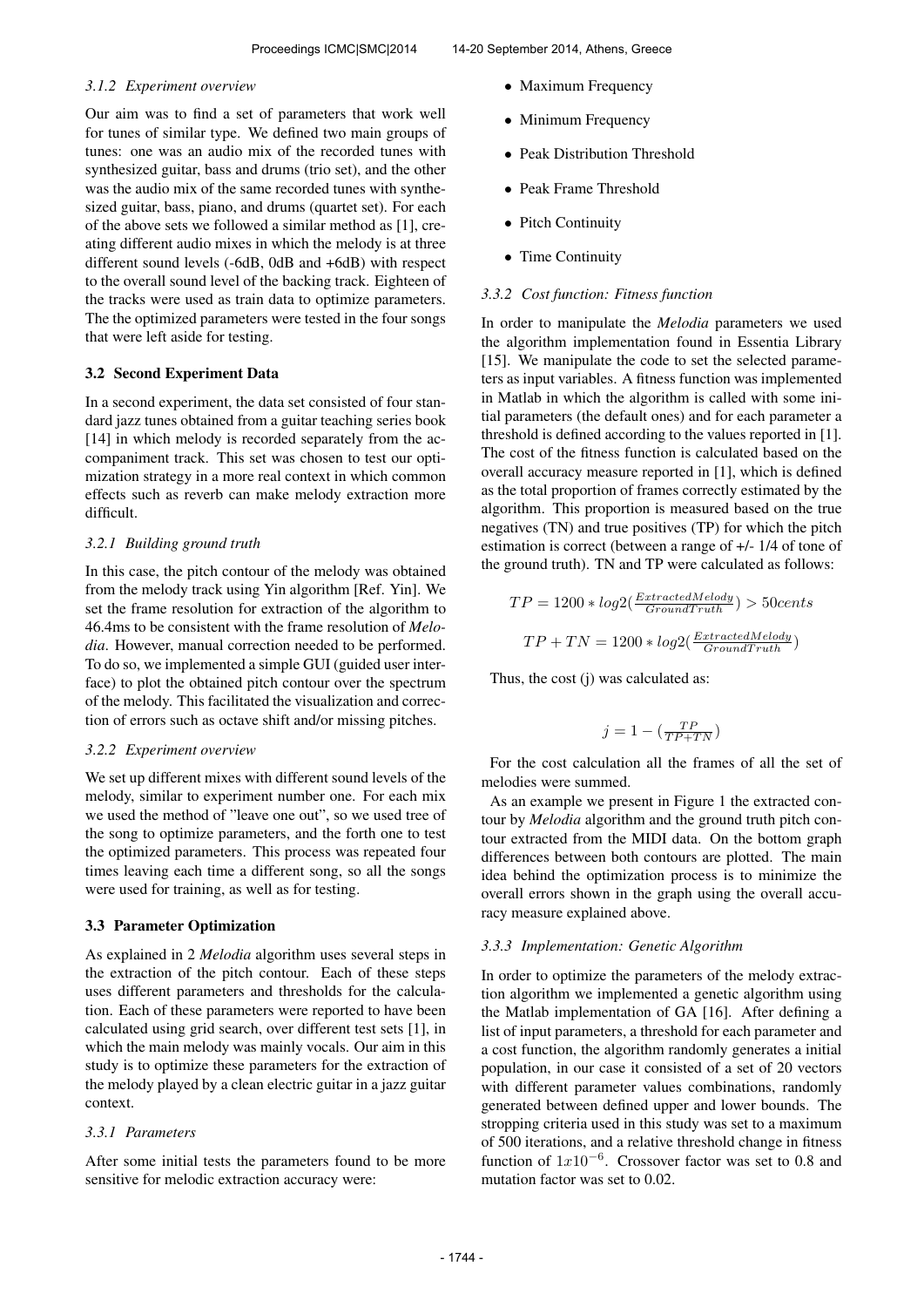

Figure 1. In this figure we present the pitch contour extracted by *Melodia* in a music excerpt (top), and the ground truth pitch contour extracted form the MIDI file (middle). On the bottom we present the detection errors calculated as the difference between the two contours

### 4. RESULTS

For the first experiment (18 songs) the results for the training set is presented in table Table 1. For each instrument setting (Trio and Quartet) we apply the optimization methodology at the three different mixing levels. The Overall Accuracy was calculated summing all the frames of all the analyzed tunes. The obtained algorithm's accuracy is presented in the first column of each instrument setting (OADP). After the optimization process the obtained accuracy is presented in the second column (OAAO) for each instrument setting.

|               | Trio        |             | <b>Ouartet</b> |             |
|---------------|-------------|-------------|----------------|-------------|
|               | <b>OADP</b> | <b>OAAO</b> | <b>OADP</b>    | <b>OAAO</b> |
|               | $\%$        | $\%$        | $\%$           | $\%$        |
| Mix at 0dB    | 54.25       | 73.16       | 46.43          | 73.49       |
| Mix at -6dB   | 41.93       | 55.44       | 46.34          | 54.62       |
| Mix at $+6dB$ | 79.75       | 82.80       | 81.15          | 82.54       |

Table 1. Overal Accuracy for Train set in experiment one. First column presents the Overall Accuracy with Default Parameters (OADP) and second one the Overall Accuracy After Optimization (OAAO), at different mixing levels for each of instrument settings (Trio and Quartet).

In table 2 we present the Overall Accuracy obtained in the test set. The melodies of the test songs were extracted using the default parameters, and the optimized ones. The results are shown for both of the instrument settings at the three different mixing levels. First column presents the Overall Accuracy with Default Parameters (OADP) and second one the Overall Accuracy with Optimized Parameters (OAOP)

For the second experiment, we used a set of four songs extracted from a jazz guitar education series. We optimized the parameters using three of the songs and test them on the extraction of the fourth song (leave one out approach). In

|               | Trio        |             | Quartet     |             |
|---------------|-------------|-------------|-------------|-------------|
|               | <b>OADP</b> | <b>OAOP</b> | <b>OADP</b> | <b>OAOP</b> |
|               | $\%$        | $\%$        | $\%$        | $\%$        |
| Mix at 0dB    | 52.29       | 72.58       | 59.92       | 73.16       |
| Mix at -6dB   | 43.1        | 53.06       | 46.95       | 55.45       |
| Mix at $+6dB$ | 81.52       | 82.80       | 74.08       | 81.37       |

Table 2. Overal Accuracy for Test set in experiment one. First column presents the Overall Accuracy with Default Parameters (OADP) and second one the Overall Accuracy with Optimized Parameters (OAOP), at different mixing levels for each of instrument settings (Trio and Quartet).

table 3 we present, for each fold, the accuracy using the default parameters and the accuracy using the optimized parameters.

|            | Fold 1      |             | Fold 2      |       |
|------------|-------------|-------------|-------------|-------|
|            | <b>OADP</b> | <b>OAOP</b> | <b>OADP</b> | OAOP  |
|            | $\%$        | $\%$        | %           | $\%$  |
| Mix at 0dB | 48.41       | 58.00       | 49.90       | 55.86 |
|            | Fold 3      |             | Fold 4      |       |
|            | <b>OADP</b> | <b>OAOP</b> | <b>OADP</b> | OAOP  |
|            | $\%$        | %           | $\%$        | $\%$  |
| Mix at 0dB | 56.52       | 59.57       | 62.91       | 68.85 |

Table 3. Overal Accuracy for Test set in experiment two. First column presents the Overall Accuracy with Default Parameters (OADP) and second one the Overall Accuracy with Optimized Parameters (OAOP), at different mixing levels for each leave one out fold.

# 5. DISCUSSION

In figure 2 the error against the number of iterations is plotted for the quartet setting and an mix of +6dBs. In this figure it is possible to notice how after approximately 250 iterations the algorithm finds a minimum. Also, during the first iterations of the algorithm, it is possible to notice how sensitive is the algorithm to the chosen parameters. In table 1 (training data) on each scenario the performance of the algorithm increases after optimization. Also the performance of the algorithm increases as the sound level of the mix increases. The improvement on -6dB scenario is less than in +6dB scenario. This is expected since, as it is the case for human listeners, the melody is harder to be differentiated from the backing track if the sound level is too low. In table 2, the results are similar as the ones described above, but the accuracy is lower in general. This is due to the fact that we are now testing on unseen data. However in all the cases there is a considerable improvement of the performance using optimized parameters compared to the default ones.

On the second experiment in table 3, it is possible to see how the performance of the algorithm increases in all cases after optimization. Even though the improvement in performance is less than for the MIDI generated melodies, in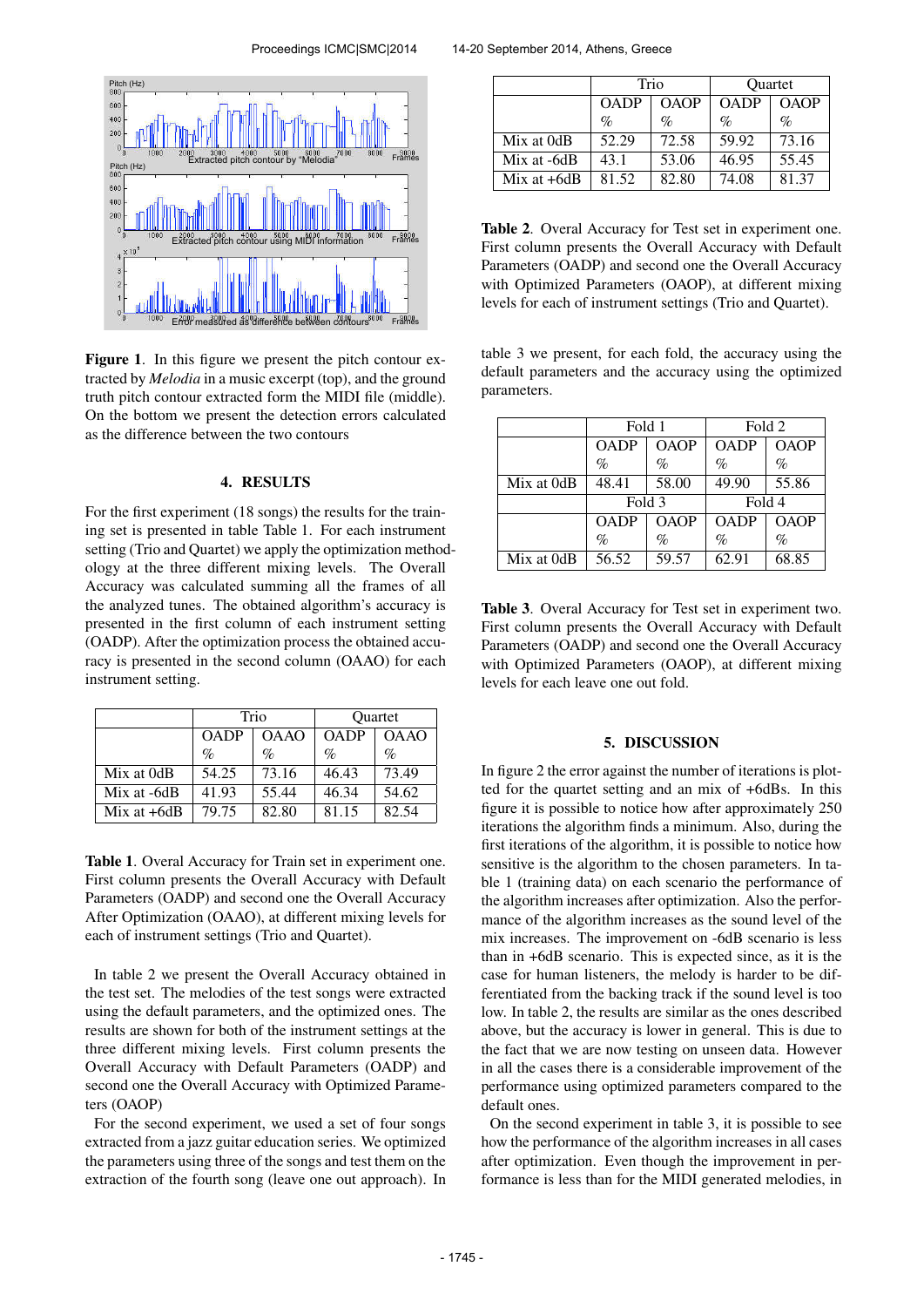

Figure 2. Error against number of iterations on scenario quartet and +6db. After 250 iterations a minimum is found

this scenario we are dealing with more realistic recordings, in which effects, such as reverb, and other artifacts are present. Also hand annotated ground truth may contain human biases, as for example the duration of the notes, or level of legato, may differ between different listeners.

### 6. CONCLUSIONS

In this paper we have proposed a method to optimize the extraction parameters of *Melodia*, an algorithm for melody extraction, using Genetic Algorithms. Our approach is oriented to improve the melodic extraction for specific instrument settings, for problems in which the extraction has to be performed on the same instrument set (e.g. electric guitar, bass, piano and drums). We have performed two experiments, a first one using 22 simultaneous midi and audio recordings, in which the MIDI information has been used to build the ground truth. Optimization was performed in 18 songs and 4 songs were left for testing. Two instrument settings were created: trio (guitar, bass, drums) and quartet (guitar, bass, piano, drums). Also different audio mixes were created in which the melody is at different sound levels with respect to the accompaniment track. The second experiment was performed on four commercial recordings in which the melody was recorded in a separated channel from the accompaniment track. In this experiment we used a "leave one out approach" for optimization and testing. Results show that our optimization methodology improves in all cases the overall accuracy of the detection for the first experiment. Improvement in overall accuracy in second experiment is less as we are applying the methodology on a more real context in which aspects like reverberation in the melody track may induce more errors in the melodic detection.

#### 7. REFERENCES

- [1] J. Salamon and E. Gómez, "Melody extraction from polyphonic music signals using pitch contour characteristics," *IEEE Transactions on Audio, Speech and Language Processing*, vol. 20, pp. 1759–1770, 08/2012 2012. [Online]. Available: [http://mtg.upf.edu/system/files/publications/](http://mtg.upf.edu/system/files/publications/SalamonGomezMelodyTASLP2012.pdf) [SalamonGomezMelodyTASLP2012.pdf](http://mtg.upf.edu/system/files/publications/SalamonGomezMelodyTASLP2012.pdf)
- [2] G. E. Poliner, D. P. W. Ellis, F. Ehmann, E. Gomez, S. Steich, and B. Ong, "Melody transcription from music audio: Approaches and evaluation," *IEEE Trans. on*

*Audio, Speech and Language Process*, vol. 15, no. 4, pp. 1247–1256, 2007.

- [3] R. B. Dannenberg, W. P. Birmingham, B. Pardo, N. Hu, C. Meek, and G. Tzanetakis, "A comparative evaluation of search techniques for query- by-humming usig the musart testbed," *J. of the American Soc. for Inform. Science and Technology*, vol. 58, no. 5, pp. 687–701, 2007.
- [4] A. Mesaros, T. Virtanen, and A. Klapuri, "Singer identification in poly- phonic music using vocal separation and pattern recognition methods," in *Proc. 8th Int. Conf. on Music Inform. Retrieval*, 2007, pp. 375–378.
- [5] M. Ryynanen and A. Klapuri, "Automatic transcription of melody, bass line, and chords in polyphonic music," *Computer Music J.*, vol. 32, no. 3, pp. 72–86, 2008.
- [6] M. Goto, "A real-time music-scene-description system: predominant- f0 estimation for detecting melody and bass lines in real-world audio signals," *Speech Communication*, vol. 43, no. 3, pp. 311–329, 2004.
- [7] S. Koga, T. Inoue, and M. Fukumoto, "A Proposal for Intervention by User in Interactive Genetic Algorithm for Creation of Music Melody," *2013 International Conference on Biometrics and Kansei Engineering*, pp. 129–132, Jul. 2013. [Online]. Available: [http://ieeexplore.ieee.org/lpdocs/epic03/wrapper.](http://ieeexplore.ieee.org/lpdocs/epic03/wrapper.htm?arnumber=6603488) [htm?arnumber=6603488](http://ieeexplore.ieee.org/lpdocs/epic03/wrapper.htm?arnumber=6603488)
- [8] Y. Journal, "A GENETIC ALGORITHM FOR COM-POSING MUSIC Dragan MATI Ć," vol. 20, no. 1, pp. 157–177, 2010.
- [9] G. Reis, N. Fonseca, F. de Vega, and A. A. Ferreira, "Hybrid genetic algorithm based on gene fragment competition for polyphonic music transcription," in *Proc. Conf. applications of evolutionary computing*, 2008, pp. 305–314.
- [10] B. Rafael, M. Affenzeller, and S. Wagner, "Application of an Island Model Genetic Algorithm for a Multi-track Music Segmentation Problem," pp. 13–24.
- [11] J.-C. Hung and A.-C. Chang, "Combining genetic algorithm and iterative MUSIC searching DOA estimation for the CDMA system," *Expert Systems with Applications*, vol. 38, no. 3, pp. 1895–1902, Mar. 2011. [Online]. Available: [http://linkinghub.elsevier.](http://linkinghub.elsevier.com/retrieve/pii/S0957417410007499) [com/retrieve/pii/S0957417410007499](http://linkinghub.elsevier.com/retrieve/pii/S0957417410007499)
- [12] A. D. Cheveigne and H. Kawahara, "Yin, a fundamental frequency estimator for speech and music," *Journal of the Acoustical Society of America*, vol. 111, no. 4, pp. 1917–1930, 2002.
- [13] G. Kennedy and B. Kernfeld, *"Aebersold, Jamey" in B. Kernfeld. The new Grove dictionary of jazz*. New York: Grove's Dictionaries Inc, 2002, vol. 1.
- [14] W. Marshall, *Best of Jazz*. Milwaukee, W, USA: Hall Leonard, 2000.